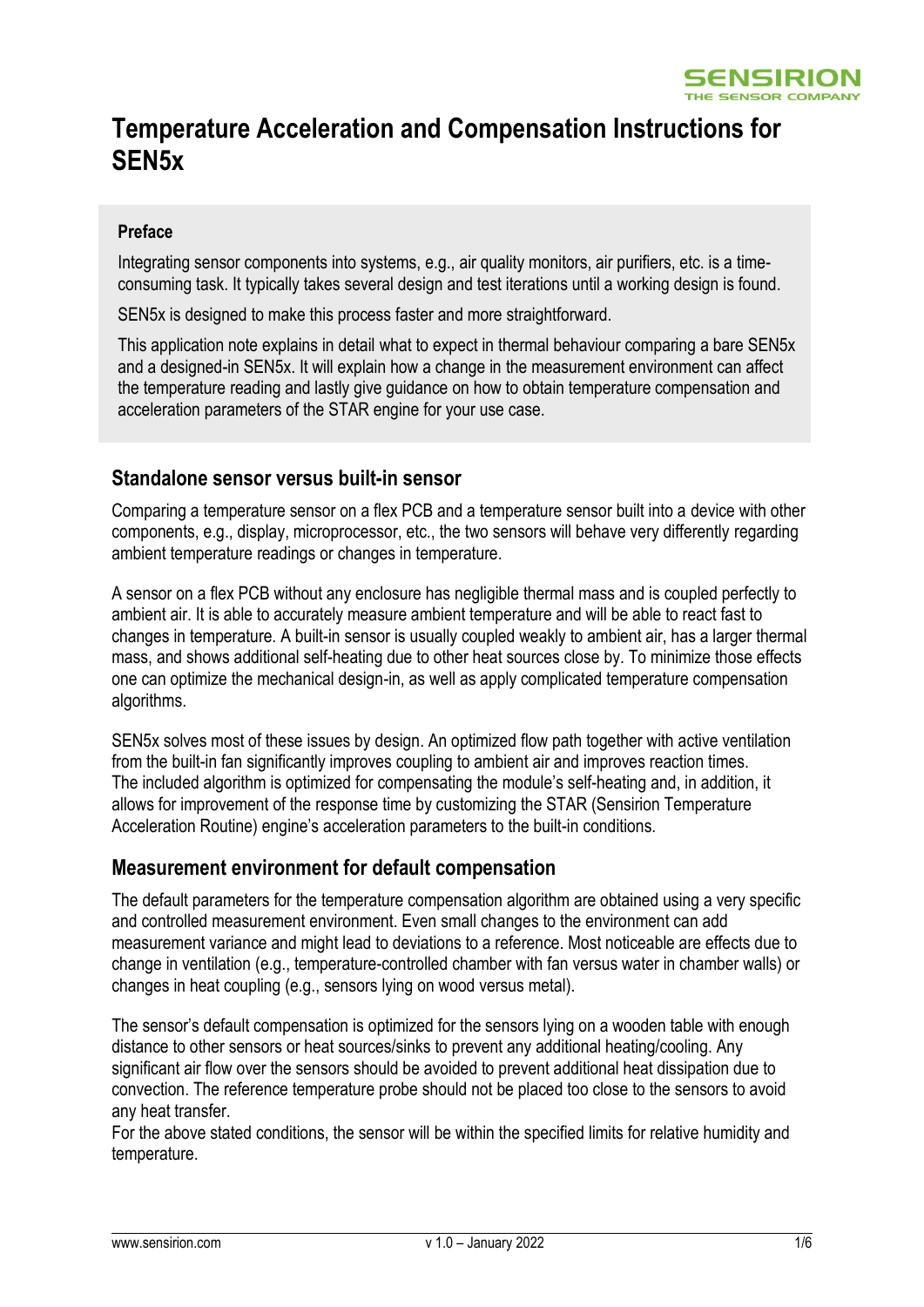

# **Temperature settings for a given design-in**

If SEN5x is integrated (e.g., into an air quality monitor), the default compensation might need to be adapted for mechanical design-in, e.g., due to a change in thermal coupling, additional thermal mass, or self-heating of other device components. To make mechanical design-in simpler, we provide mechanical design-in examples including more detailed instructions and CAD files found at [www.sensirion.com.](http://www.sensirion.com/)

Once the sensor is integrated, we suggest the following order of steps to customize the settings:

- Choose STAR-engine acceleration setting
- Offset correction and slope
- Configure warm start behavior

# **Temperature acceleration for a given design-in**

The SEN5x comes with 3 different presets for the Sensirion temperature acceleration routine (STAR). In the default case a minor acceleration is applied. This setting works well for a standalone module such as for application in air purifiers. In the application of air quality monitors or mobile devices we recommend choosing between settings 1 and 2 for high and medium acceleration of the temperature measurement. The figure shows the difference between the acceleration settings in a measurement for an exemplary IAQ device. The ambient condition of the devices is changed by 7°C in a step manner.



In order to configure the acceleration, place the device in an environment with a different temperature together with a reference. Exposing both the device and the reference to standard environment conditions quickly results in data similar to what is presented in the above figure. Repeating the same experiment for different acceleration settings the correct configuration is found for the setting where the device temperature is closest to the reference and almost no overshooting is observed. In the given example the fastest acceleration effectively reduces the time to reach 63% of the temperature difference (this is referred to  $\tau_{63}$ ) from 24 minutes to 10 minutes for the minor accelerated case.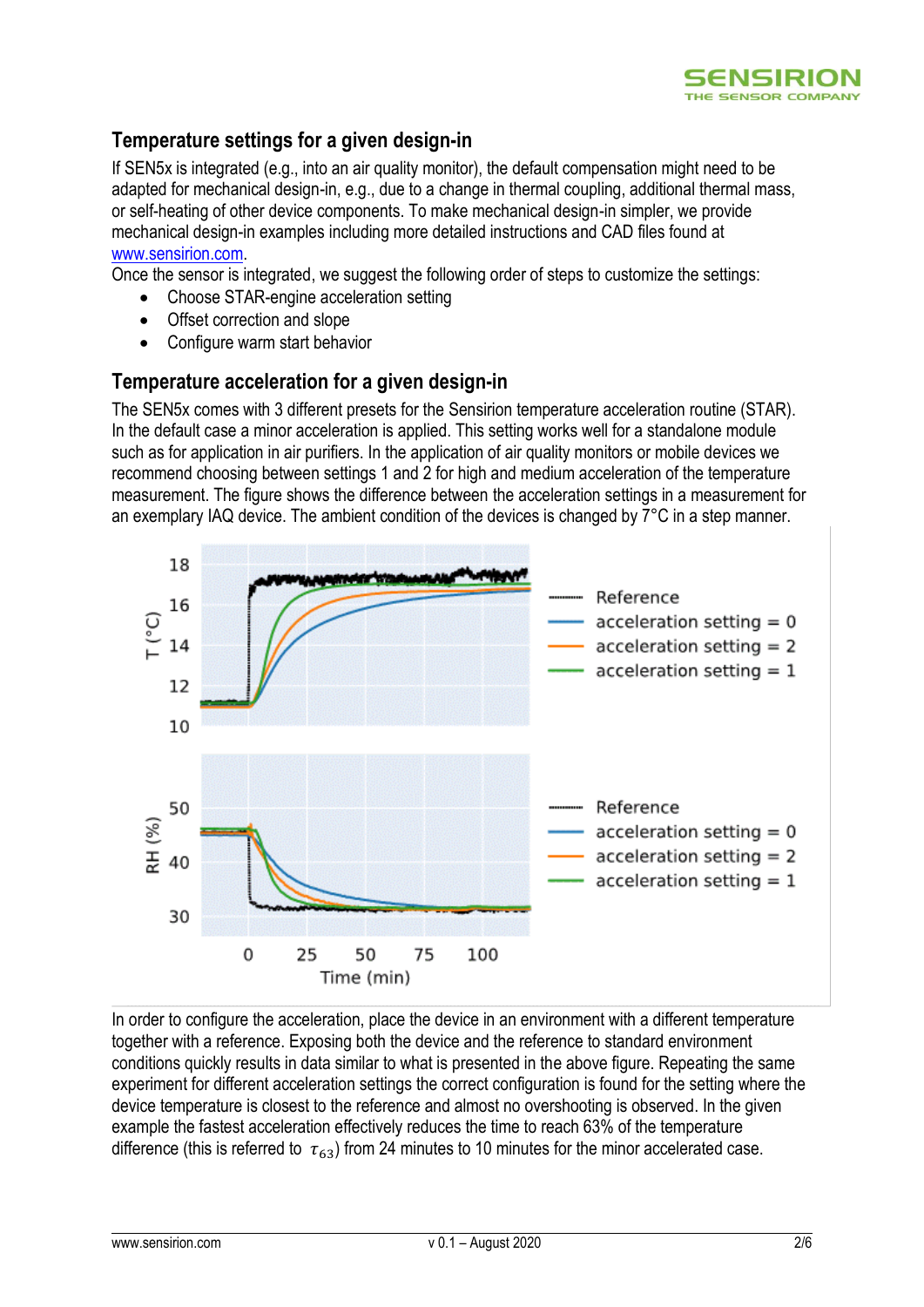

# **Offset correction for a given design-in**

Take an accurate external temperature sensor as reference and place it next to your device. Be sure to place the reference far enough away to avoid measuring heat dissipation from your device. Also be sure that there are no significant heat fluctuations over time. Wait until both devices are in steady state. Ideally both sensors already show the same temperature. If there is a temperature offset, calculate the difference in temperatures. Write this value (multiplied by the factor from the datasheet) as temperature offset parameter to the sensor. Now the sensor is compensated for your design-in.

Repeating the same procedure at a different temperature, but similar ventilation and environmental conditions, the slope parameter can be calculated to adjust the offset over a range of temperatures. The time constant can be used to compensate the warmup phase of the module during the startup of the sensor.

# **Power cycling / warm start behavior**

The below figure shows the modules temperature raw signal and compensated output for an experiment with two SEN5x modules and a reference sensor (grey dashed region) on a wooden table. The modules are powered up consecutively with a delay of approximately 10 minutes. As the modules warm up due to self-heating (cold start), the temperature reading from the internal temperature sensor (SHT, dashed line) increases while the compensated output (solid line) shows an accurate reading of ambient temperature. After approximately 50 minutes, the module described by the orange line was turned off and on again, simulating a power cycle (warm start). Since the module was already warm, in the very first moments of operation the temperature reading will show values larger than ambient temperature until the built-in algorithm realizes the warm start and quickly compensates for the current conditions. After 7 minutes the sensor is within specifications. Using the warm start parameter this behavior can be optimized by cutting off the initial peak before compensation. The feature can be set between the default no cut off setting (parameter equals zero) and maximum cut-off (maximum value), the optimum value depends on the cooling that took place in the off time of the module.

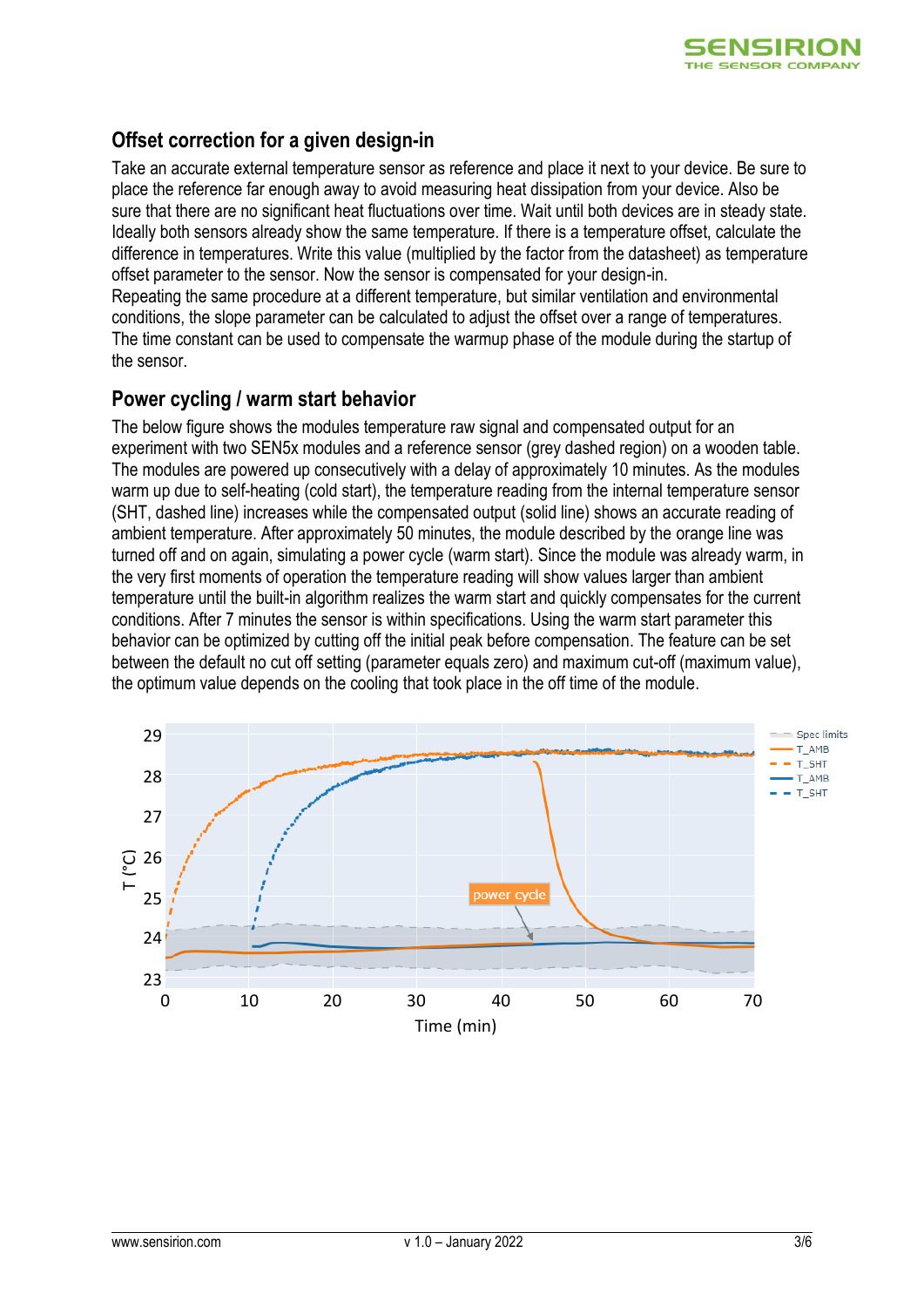

Revision History

| <b>Date</b>       | Version | <b>Changes</b>       |
|-------------------|---------|----------------------|
| 2022<br>January ' | 1.V     | .<br>Initial version |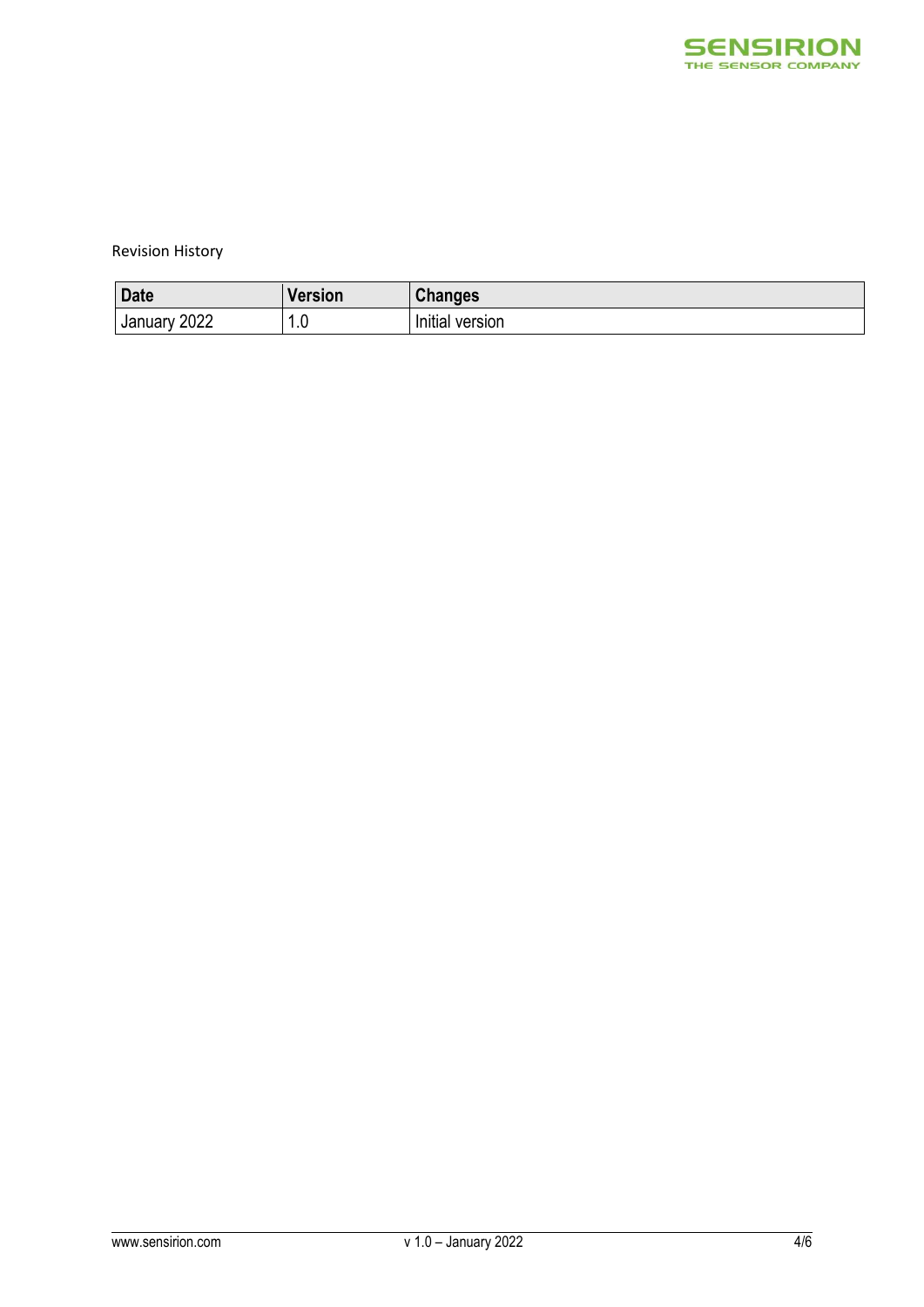

# **Important Notices**

#### **Warning, Personal Injury**

**Do not use this product as safety or emergency stop devices or in any other application where failure of the product could result in personal injury. Do not use this product for applications other than its intended and authorized use. Before installing, handling, using or servicing this product, please consult the data sheet and application notes. Failure to comply with these instructions could result in death or serious injury.** If the Buyer shall purchase or use SENSIRION products for any unintended or unauthorized application, Buyer shall

defend, indemnify and hold harmless SENSIRION and its officers, employees, subsidiaries, affiliates and distributors against all claims, costs, damages and expenses, and reasonable attorney fees arising out of, directly or indirectly, any claim of personal injury or death associated with such unintended or unauthorized use, even if SENSIRION shall be allegedly negligent with respect to the design or the manufacture of the product.

#### **ESD Precautions**

The inherent design of this component causes it to be sensitive to electrostatic discharge (ESD). To prevent ESDinduced damage and/or degradation, take customary and statutory ESD precautions when handling this product. See application note "ESD, Latchup and EMC" for more information.

#### **Warranty**

SENSIRION warrants solely to the original purchaser of this product for a period of 12 months (one year) from the date of delivery that this product shall be of the quality, material and workmanship defined in SENSIRION's published specifications of the product. Within such period, if proven to be defective, SENSIRION shall repair and/or replace this product, in SENSIRION's discretion, free of charge to the Buyer, provided that:

- notice in writing describing the defects shall be given to SENSIRION within fourteen (14) days after their appearance;
- such defects shall be found, to SENSIRION's reasonable satisfaction, to have arisen from SENSIRION's faulty design, material, or workmanship;
- the defective product shall be returned to SENSIRION's factory at the Buyer's expense; and
- the warranty period for any repaired or replaced product shall be limited to the unexpired portion of the original period.

This warranty does not apply to any equipment which has not been installed and used within the specifications recommended by SENSIRION for the intended and proper use of the equipment. EXCEPT FOR THE WARRANTIES EXPRESSLY SET FORTH HEREIN, SENSIRION MAKES NO WARRANTIES, EITHER EXPRESS OR IMPLIED, WITH RESPECT TO THE PRODUCT. ANY AND ALL WARRANTIES, INCLUDING WITHOUT LIMITATION, WARRANTIES OF MERCHANTABILITY OR FITNESS FOR A PARTICULAR PURPOSE, ARE EXPRESSLY EXCLUDED AND DECLINED.

SENSIRION is only liable for defects of this product arising under the conditions of operation provided for in the data sheet and proper use of the goods. SENSIRION explicitly disclaims all warranties, express or implied, for any period during which the goods are operated or stored not in accordance with the technical specifications.

SENSIRION does not assume any liability arising out of any application or use of any product or circuit and specifically disclaims any and all liability, including without limitation consequential or incidental damages. All operating parameters, including without limitation recommended parameters, must be validated for each customer's applications

by customer's technical experts. Recommended parameters can and do vary in different applications.

SENSIRION reserves the right, without further notice, (i) to change the product specifications and/or the information in this document and (ii) to improve reliability, functions and design of this product.

Copyright© 2021, by SENSIRION. CMOSens® is a trademark of Sensirion. All rights reserved